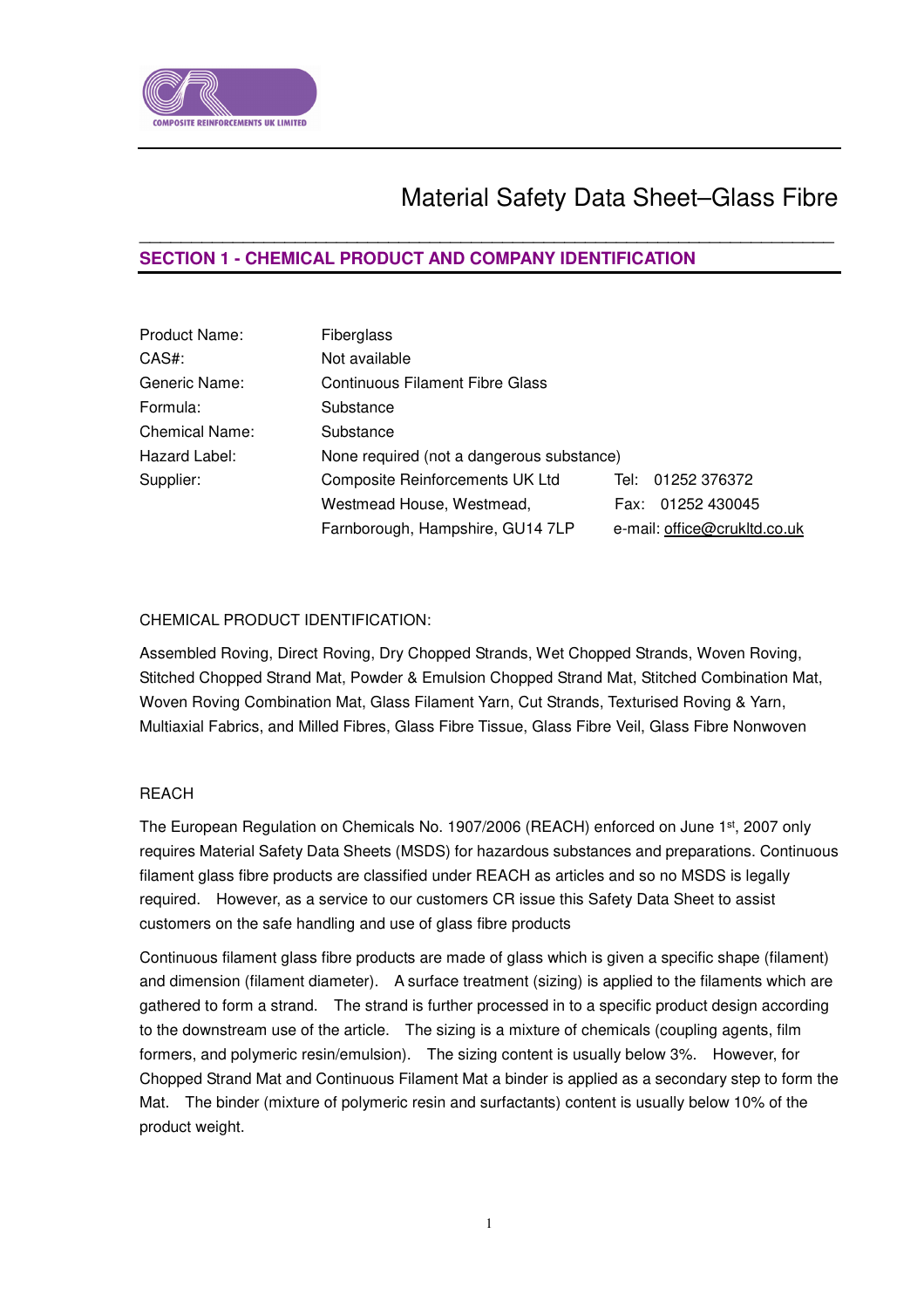

# **SECTION 2 – COMPOSITION / INFORMATION ON INGREDIENTS**

# **Ingredients of Products:**

| <b>Product Name</b>        | Glass (%) | Size $(\%)$ | Binder (%) | Water $(\%)$ |
|----------------------------|-----------|-------------|------------|--------------|
| Assembled Roving           | ≥97.7     | ≤2.3        |            |              |
| <b>Direct Roving</b>       | ≥99.2     | ≤ $0.8$     |            |              |
| Dry Chopped Strands        | ≥97.9     | ≤2.1        |            |              |
| Wet Chopped Strands        | 87.8-92.0 | ≤ $0.2$     |            | $8.0 - 12.0$ |
| <b>Woven Roving</b>        | ≥99.2     | ≤ $0.8$     |            |              |
| Stitch Chopped Strand Mat  | ≥91.7     | ≤1.0        | ≤7.3       |              |
| Power Chopped Strand Mat   | ≥93.7     | $\leq 0.7$  | $≤5.6$     |              |
| Stitch Combo Mat           | ≥96.8     | ≤1.0        | $\leq 2.2$ |              |
| Woven Roving Combo Mat     | ≥96.8     | ≤1.0        | $\leq 2.2$ |              |
| <b>Glass Filament Yarn</b> | ≥98.8     | ≤1.2        |            |              |
| <b>Cut Strands</b>         | 85.0-92.0 |             |            | $8.0 - 15.0$ |
| Tissue, Veil, Nonwoven     | $\geq 70$ |             | ≤30        |              |
| Marketable Cake            | ≥93.7     | ≤ $0.7$     |            |              |
| <b>Texturized Yarn</b>     | ≥99.4     | ≤ $0.6$     |            |              |
| <b>Milled Fibres</b>       | >97.0     | ≤2.3        |            |              |

| CAS No.       | Component  |
|---------------|------------|
| 65997-17-3    | Continuous |
| Not available | Sizina     |

Continuous filament glass fibre (EINECS 266-046-0) Sizing

# **Additional Component Information**

# **A: General Product Information**

Product is continuous glass filament (substance) and sizing. Filament (fibre) average diameters are >8 microns

Continuous filament fibre glass is not classified as a dangerous substance according to Note R of Commission Directive 97/69/EC (23rd Adaptation to Council Directive 67/548/EC on Dangerous Substances.

Sizing is a chemical mixture applied to the glass strands. Sizing less than 2% of the finished product by weight and is a mixture of polymers and small number of other additives. For Tissue, Veil, and Nonwoven, Binder can constitute up to 30%

# **B: Component Analysis**

No information available.

# **SECTION 3 – HAZARDS IDENTIFICATION**

Emergency Overview

Appearance and Odor: White glass fibres. No significant odor.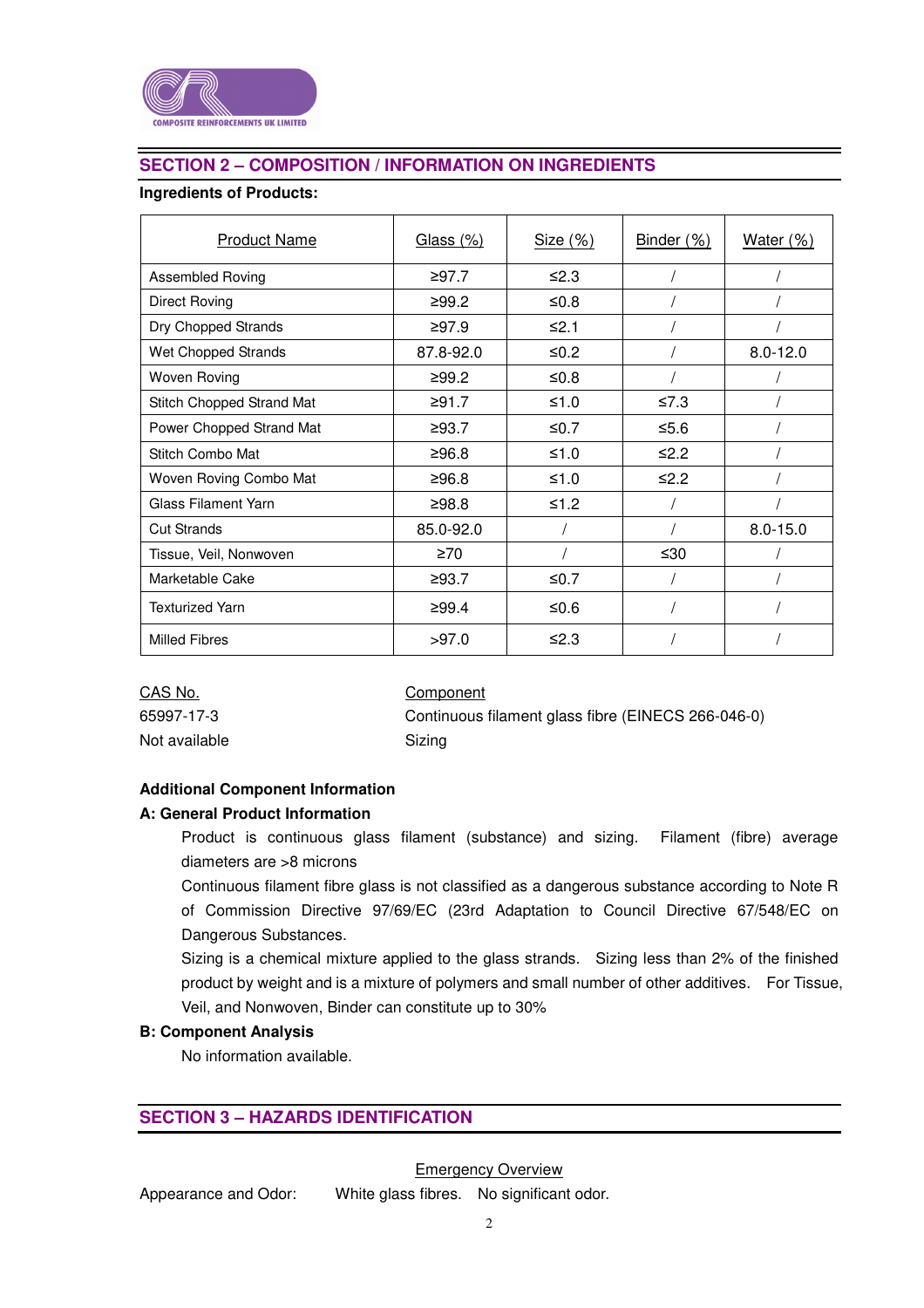

Inhalation of excessive amounts of dust from the product may cause temporary upper respiratory irritation and/or congestion – remove individual to fresh air.

# **Substance Classification**

This product does not require labeling as a dangerous substance according to the Manual of Decisions for Implementation of the Sixth and Seventh Amendments to Directive 67/548/EEC on Dangerous Substances (Directives 79/831/EEC and 92/32/EEC), March 2004.

Continuous glass filament is not respirable (not able to be inhaled in to the lower lung), because the nominal diameter is greater than 10 microns. Respirable fibres are defined by the World Health Organisation as having diameters less than 3 micron. The only health effect associated with this product is possible temporary, mechanical irritation (itchiness) of the eyes, skin, and upper respiratory tract following direct contact with the product or high levels of dust.

# Potential Heath Effects

# **Summary**

Breathing dust from this product may cause a scratchy throat, congestion, and slight coughing. Getting dust or fibres on the skin, or in the eyes may cause itching, rash, or redness. Due to the thick diameters of continuous glass filaments, the fibres cannot be inhaled in to the lower lung. Therefore, he effects of glass filaments are limited to irritation of the upper respiratory tract (nose, throat, upper airways).

# **Inhalation**

Irritation of the upper respiratory tract (scratchy throat), coughing, and congestion may occur in extreme exposures.

# **Skin**

Temporary irritation (itching) or redness may occur.

# **Ingestion**

This product is not intended to be ingested (eaten). If ingested, it may cause temporary irritation to the gastrointestinal (digestive) tract.

# **Eyes**

Temporary irritation (itching) or redness may occur.

# **Ears**

Temporary irritation (itching) or redness may occur.

# **Chronic Health Effect**

No known effect connected with long term use or contact with this product

# **Carcinogenicity**

Not considered a carcinogen

# **Potential Environmental Effect**

No known ecological information

# **Target Organs**

Upper respiratory passages, skin, and eyes.

# **Primary Routes of Entry (Exposure)**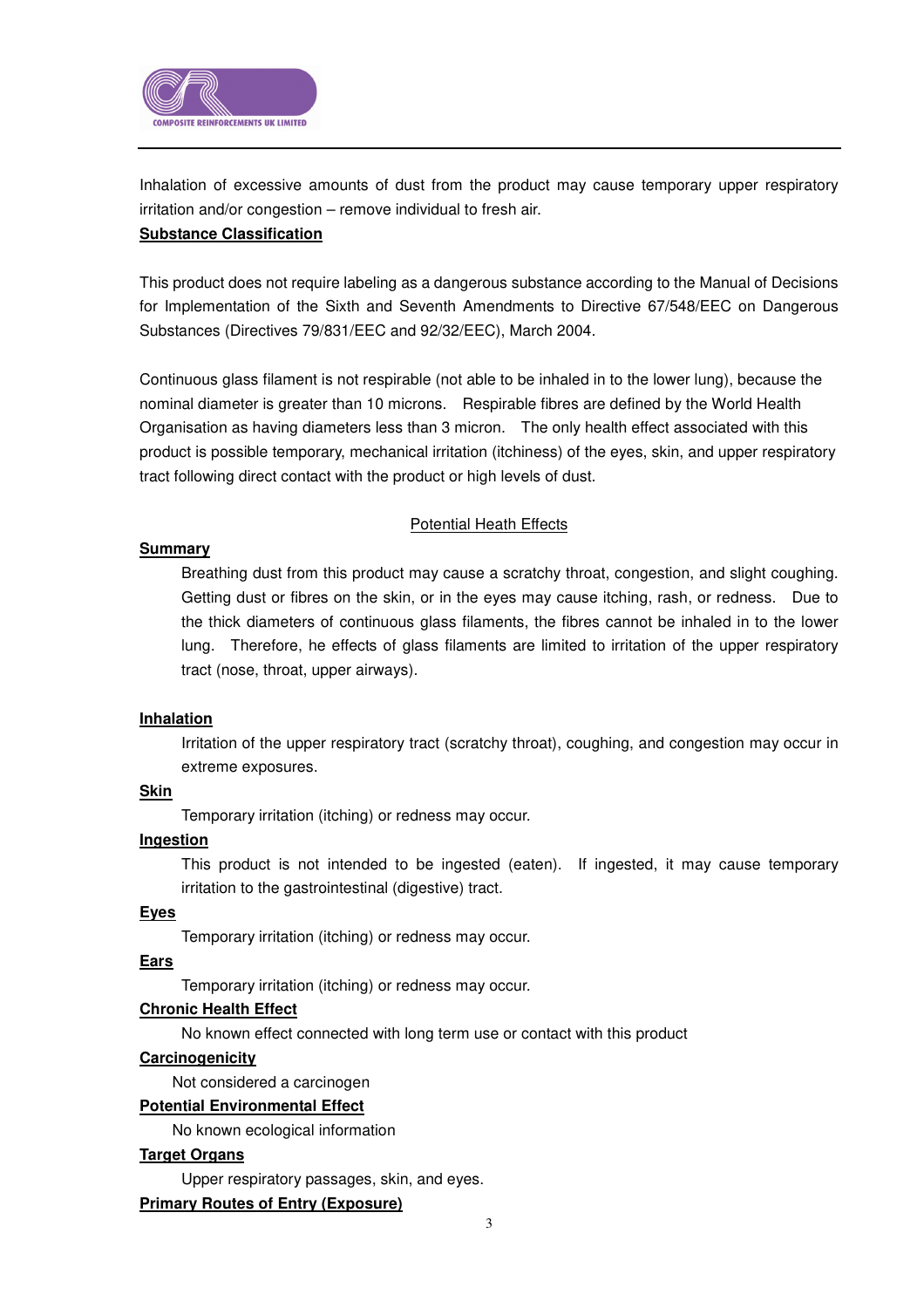

Inhalation (breathing dust fibres, or vapours), skin, or eye contact.

### **Medical Conditions Aggravated by Exposure**

Pre-existing chronic respiratory, skin, or eyes diseases or conditions.

# **SECTION 4 – FIRST AID MEASURES**

### **Inhalation:**

Remove to fresh air. Drink water to clear the throat, and blow nose to remove dust.

#### **Skin:**

Wash gently with soap and water to remove the dust. Refrain from rinsing with warm water since warm water will make the skin pores open to allow fiberglass to penetrate more deeply. Wash hands before eating or using restrooms. If fiberglass penetrates the skin, use a wash cloth to help pull out the fiberglass. To avoid further irritation, do not rub or scratch affected skin. If irritation persists, get medical help.

### **Ingestion:**

Product is not intended to be eaten or ingested. If this product is ingested, irritation of the gastrointestinal tract may occur, and should be treated symptomatically. Rinse mouth with water to remove fibres, and drink plenty of water to help reduce the irritation. No chronic effects are expected following ingestion. If irritation persists, get medical help.

#### **Eye Contact:**

Do not rub or scratch the eyes. Immediately flush eyes with clean water for at least 15 minutes. If irritation persists, get medical help.

### **Ears:**

Do not rub or scratch the ears if itching occurs. Wash gently with soap and water to remove dust or fibres.

### **Notes to Physician**

This product is a mechanical irritant, and is not expected to produce any chronic health effects from acute exposures. Treatment should be directed towards removing the source of irritation with symptomatic treatment as necessary.

# **SECTION 5 – FIRE FIGHTING MEASURES**

**Upper Flammable Limit (UFL)**: Not applicable **Lower Flammable Limit (LFL)**: Not applicable **Auto Ignition**: Not determined **Flammability Classification**: Not determined **Rate of Burning**: Not determined

**Flash Point:** Not applicable **Method Used:** Not applicable

### **General Fire Hazards**

There is no potential for spontaneous fire or explosion.

### **Extinguishing Media**

Carbon Dioxide (CO2), water, water fog, dry chemical.

### **Fire Fighting Equipment/Instructions**

Wear self-contained breathing apparatus (SCBA) and full fire fighting protective gear. Normal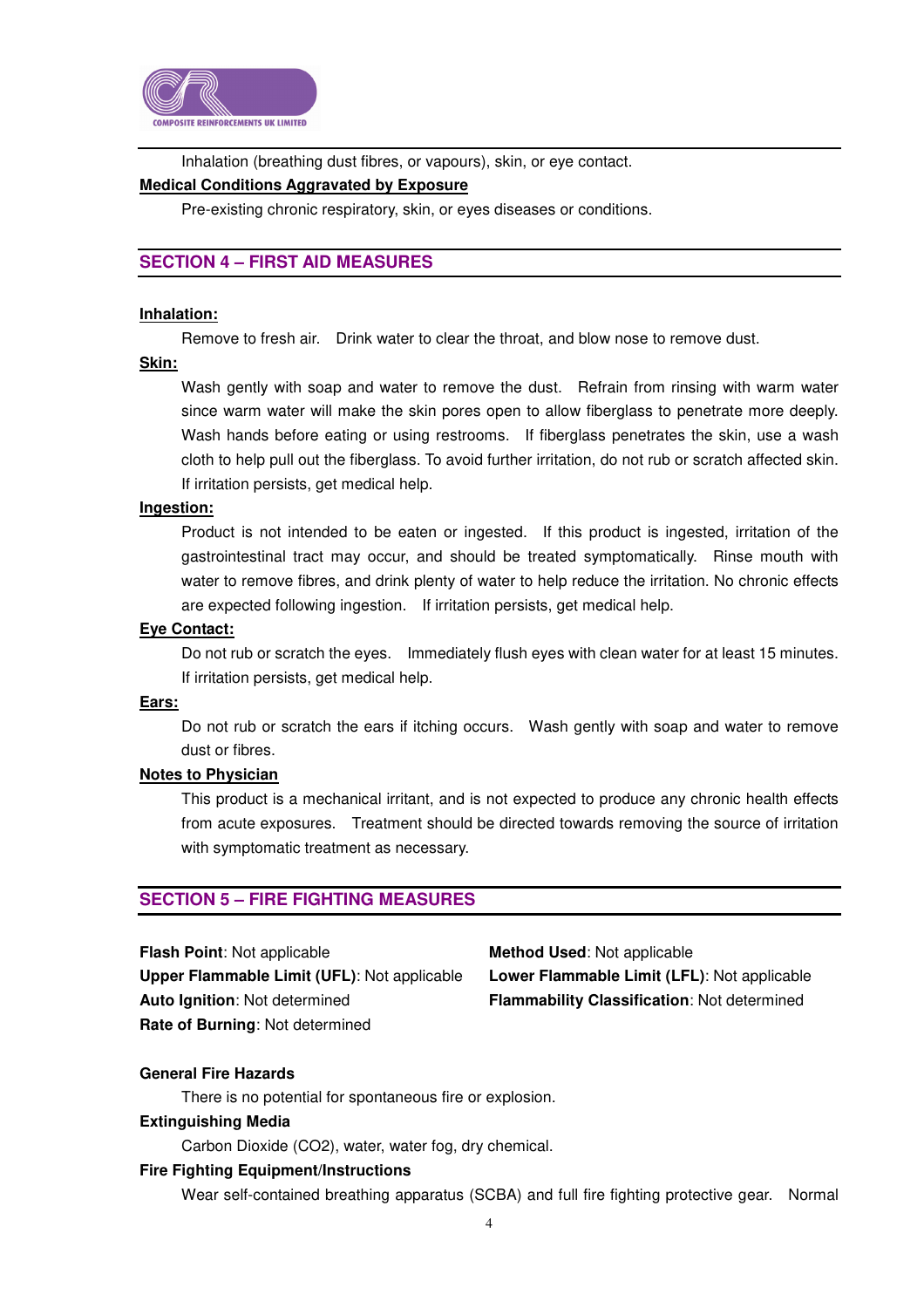

fire fighting procedures should be followed to avoid inhalation of smoke and gases.

# **Hazardous Combustion Products**

Carbon Monoxide, Hydrogen, Carbon Dioxide. Other undetermined compounds could be released in small quantities.

### **Universal Fire & Explosion Hazards**

None known

# **SECTION 6 - ACCIDENTAL RELEASE MEASURES**

### **Containment Procedures**

Pick up large pieces. Vacuum dust. If sweeping is necessary, use a dust suppressant such as water. Do not dry sweep dust accumulation. These procedures will help minimize potential exposures.

### **Clean-Up Procedures**

Prior to disposal of waste substances and clean up materials, consult an approved waste disposal representative to ensure compliance with Directive 91/689/EEC.

# **SECTION 7 - HANDLING AND STORAGE**

### **Handling:**

Try to prevent the packing material from being damaged and keep the product inside the packing material to minimize the generation of dusts. Maintain a clean work environment and avoid generation of fiberglass fragments from improper handling. Use protective equipment as described in Section 8 of this safety data sheet when handling un-contained material.

### **Storage:**

Warehouse storage should be in accordance with packaging instructions, if any. Material should be kept dry and protected from moisture.

# **SECTION 8 - EXPOSURE CONTROLS / PERSONAL PROTECTION**

### **A: Substance Exposure Limits**

### **Continuous Filament Glass Fibre (EINECS 266-046-0) (65997-17-3)**

- ACGIH: 1f/cc TWA (respirable fibres: length > 5-micron, aspect ratio equal to or greater than 3:1; 5mg/m3 TWA (inhalable fraction)
- Netherlands: 10mg/m3 MAC (dust)
- Portugal: 1 f/cc TWA (respirable fibres: length > 5micron, aspect ration equal to or greater than 3:1); 5mg/m3 TWA (inhalable fraction)

# **Personal Protective Equipment**

### **Personal Protective Equipment: Eyes/Face**

Safety glasses with side shields are recommended to keep dust out of the eyes

### **Personal Protective Equipment: Ears**

Use ear protection (earplugs/hood/or earmuffs) to prevent airborne dust or fibres entering the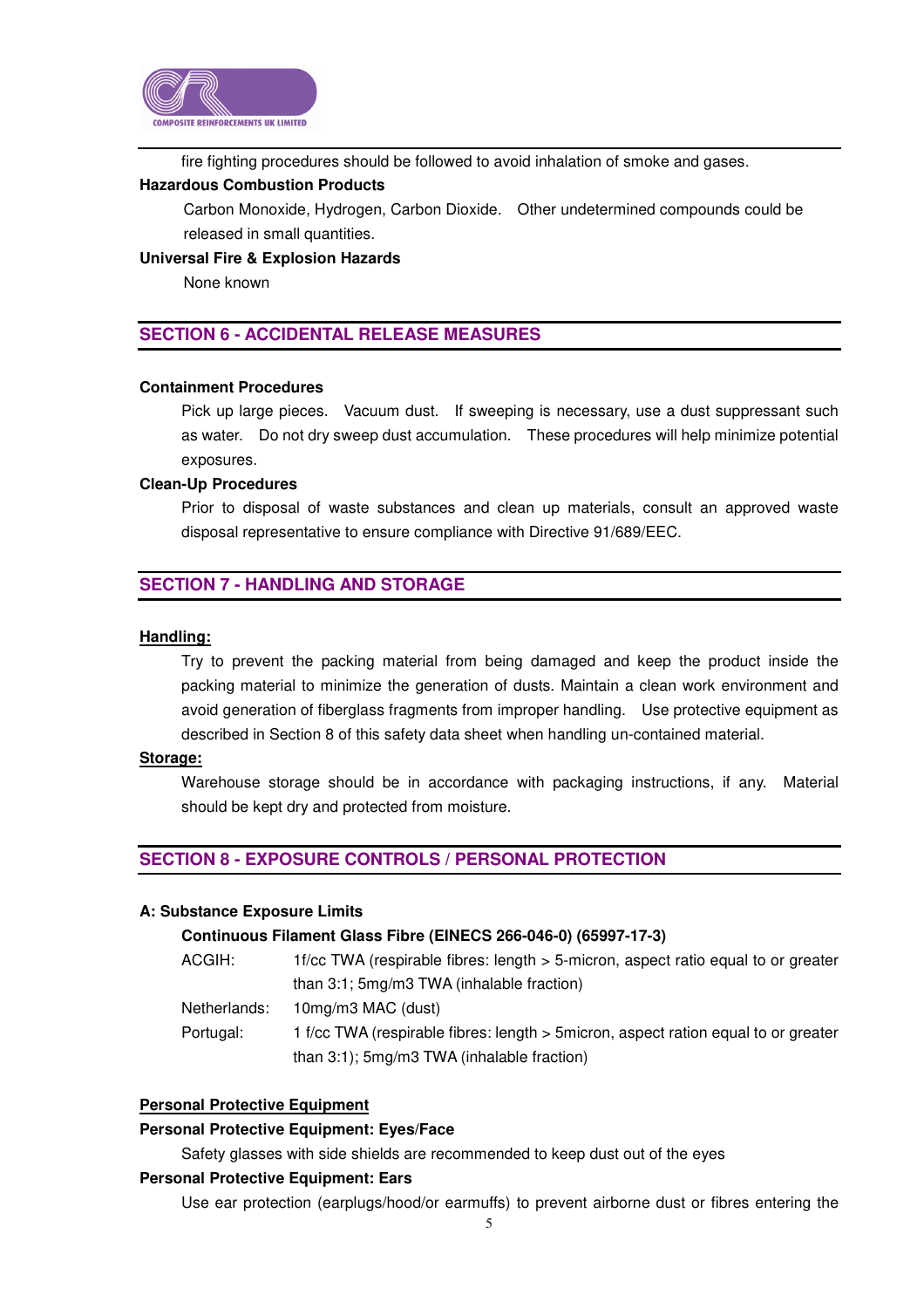

### ear

### **Personal Protective Equipment: Skin**

Leather or cotton gloves should be worn to prevent skin contact and irritation. Barrier creams may also be used to reduce skin contact and irritation caused by glass fibre

### **Personal Protective Equiplent: Respiratory**

Respiratory protection is recommended if the product is installed in poorly ventilated areas. Wear European standard EN149 approved respiratory equipment when ambient dust of fibre concentrations exceeds the applicable exposure limits.

### **Ventilation**

In fixed manufacturing settings, local exhaust ventilation should be provided at areas of cutting to remove airborne dust and fibres. General dilution ventilation should be provided as necessary to keep airborne dust and fibres below the applicable exposure limit s and guidelines. The need for ventilation systems should be evaluated by a professional industrial hygienist, while the design of specific ventilation systems should be conducted by a professional engineer.

# **Personal Protective Equiplent: General**

Wear a cap, a loose fitting long sleeve shirt and long trousers to protect skin from irritation. Exposed skin areas should be washed with soap and water after handling working with glass fibre. Clothing should be washed separately from other clothes, and the washer be rinsed thoroughly (run empty for a complete wash cycle). This will reduce the chances of fiberglass being transferred to other clothing.

# **SECTION 9 - PHYSICAL AND CHEMICAL PROPERTIES**

**Appearance:** White glass fibres **Odor:** No significant odor **Physical State**: Solid **phical Physical State**: Solid **Vapour Pressure**: Not applicable **Vapour Density**: Not applicable **Boiling Point:** Not applicable **Melting Point:** >850°C **Solubility (H2O)**: Nil **Specific Gravity**: 2.54g/cm **Freezing Point:** Not applicable **Softening Point: 845°C Evaporation Rate:** Not applicable **Percent Volatile: 0% VOC**: Not applicable

# **SECTION 10 – CHEMICAL STABILITY AND REACTIVITY INFORMATION**

**Chemical Stability**: This product s not reactive.

**Hazardous Polymerization**: Will not occur.

**Hazardous Decomposition**: Size and binder will decompose thermally and may form carbon monoxide, hydrogen, carbon dioxide and water.

# **SECTION 11 - TOXICOLOGICAL INFORMATION**

# **Acute Toxicity**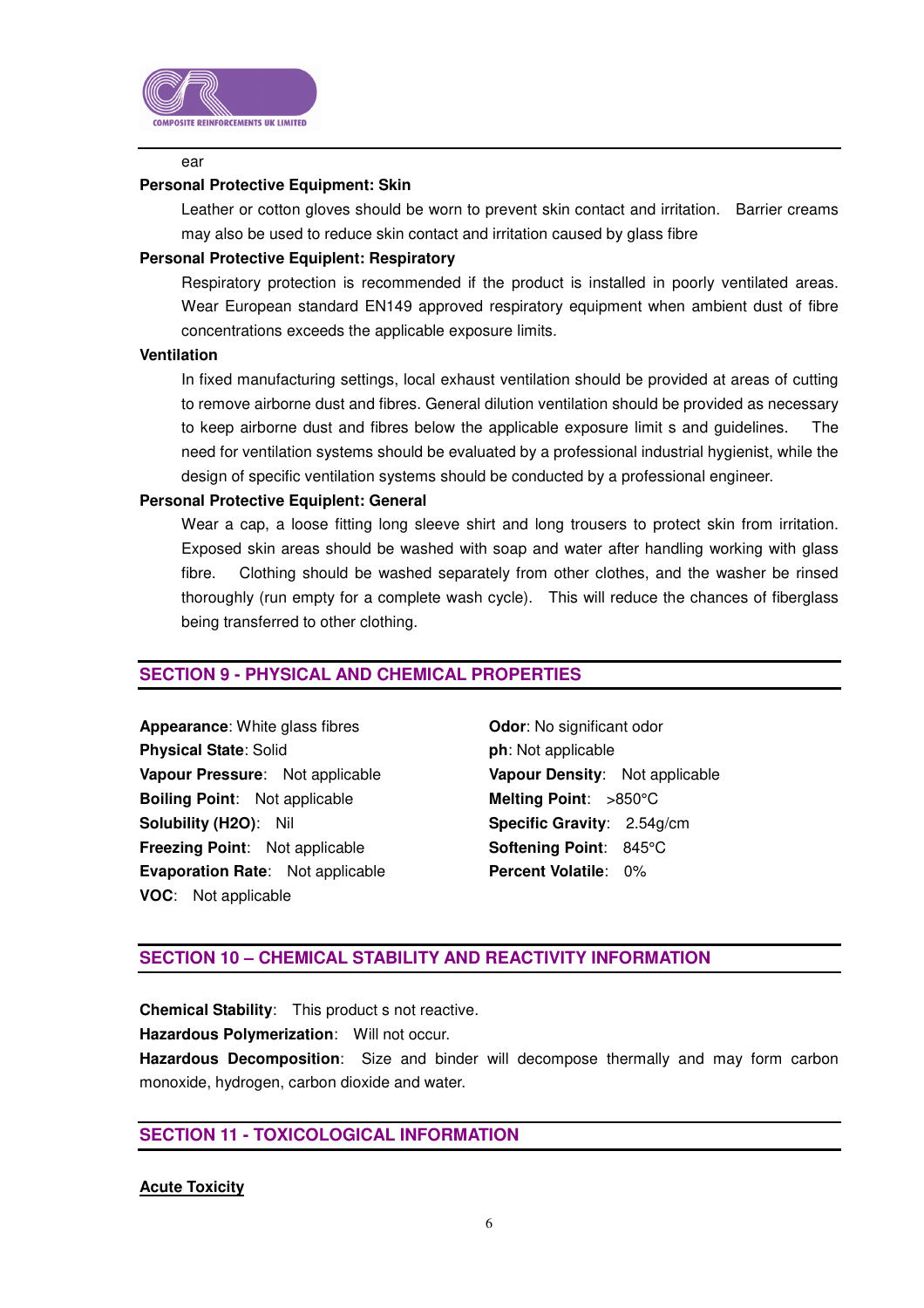

### **A: General Product Information**

Continuous filament glass fibre is not classified as a dangerous substance according to 67/548/EEC and 97/69/EC. Dust from this product is a mechanical irritant, which means it may cause temporary irritation or scratchiness of the throat, and/or itching of the eyes and skin.

# **B: Component Analysis – LD50/LC50**

No LD50/LC50 data is available for this product

### **Carcinogenicity**

# **A: General Product Information**

Not a carcinogen.

European Union: Continuous filament fibre glass is exempt from classification as a carcinogen by Note R of Directive 97/69/EC 5th Dec 1997 (23rd Amendment to Directive 67/548/EEC)

### **B: Substance Carcinogenicity**

### **Continuous filament glass fibre (EINECS 266-046-0) (65997-17-3)**

IARC: Group 3 – Not Classifiable (IARC Monograph 43, 1988; Monograph 81 2002)

# **Chronic Toxicity**

Continuous Filament Glass Fibre: No chronic health effects are known to be associated with exposure to continuous filament glass fibre. Long-term epidemiological studies do not show any increase in respiratory cancer or other disease among employees who manufacture this product. In 1987 the international Agency for Research on Cancer (IARC) classified continuous filament glass fibre as a Group 3 substance, "not classifiable as to its carcinogenicity to humans". In 2001 IARC re-affirmed this designation. Because of the large filament diameter of continuous filament fibres, these fibres are not considered respirable.

# **SECTION 12 - ECOLOGICAL INFORMATION**

### **Ecotoxicity**

### **A: General Product Information**

No data available for this product. Fiberglass products are not listed as a material harmful to animals, plants and fish.

### **B: Component Analysis – Ecotoxicity – Aquatic Toxicity**

No ecotoxicity data is available for this product's components.

# **SECTION 13 - DISPOSAL CONSIDERATIONS**

### **Waste Information**

This material is considered general industrial solid waste. This product is not classified as a hazardous waste under EU hazardous waste directive 91/689/EEC

# **Disposal Instructions**

No special procedures are necessary. Dispose waste material according to local environmental regulations.